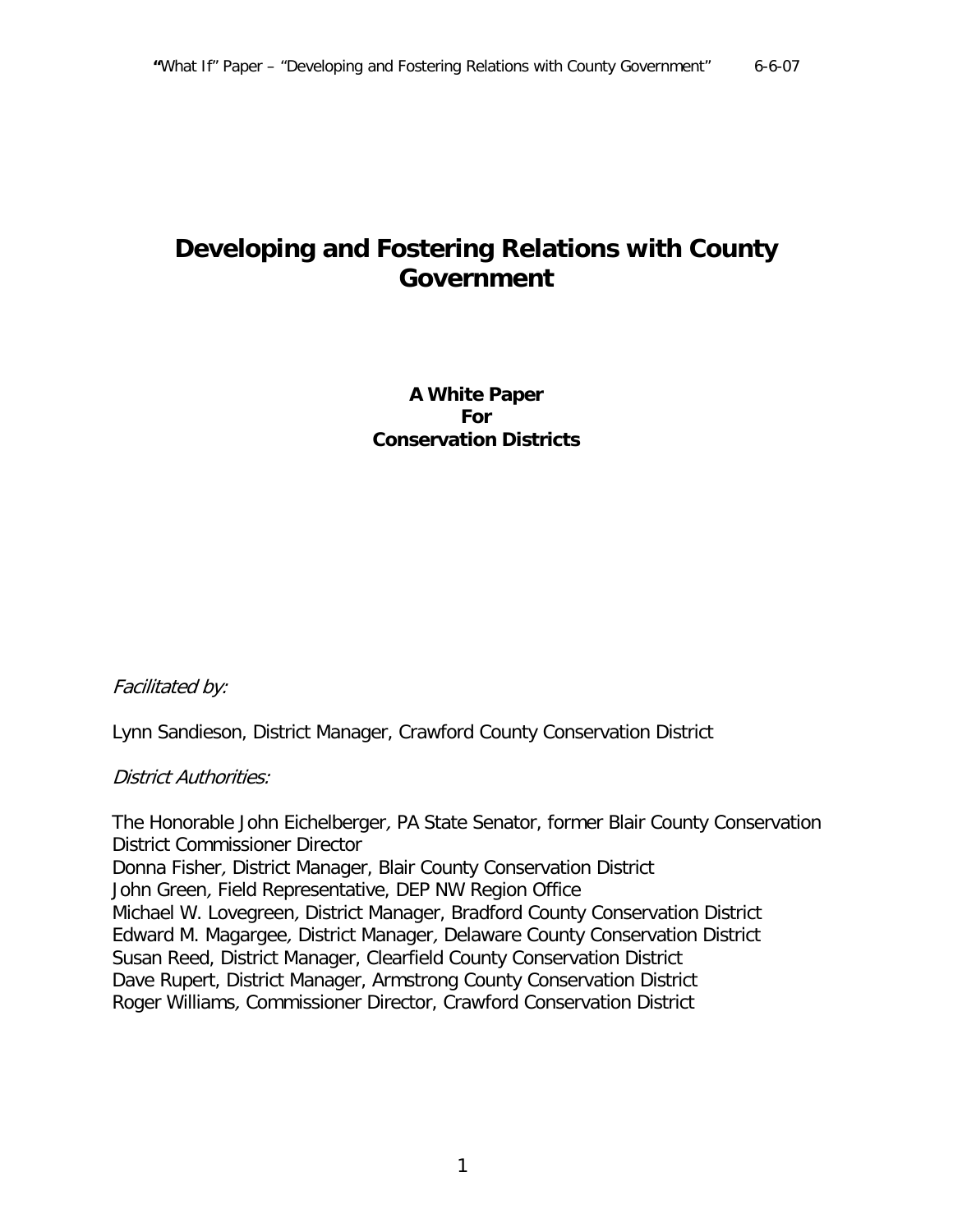# **Conditional Clause**

The information and materials presented here are those of Conservation District members, County Commissioners, and Conservation Partners who have had experience relating to the topic. They are sharing their successes and challenges in this paper as a service to other Conservation Districts that are considering or experiencing similar situations. The information is not meant to be the authoritative "last word" on the subject; it is only meant as a guidance tool.

# **Overview of the Topic – The Why**

It can be said that there is no more critical relationship for a Conservation District than the one it shares with its County Government. The sixty-six Conservation Districts in Pennsylvania were authorized into existence by their County Governments as they each recognized a need for a Conservation District to serve their constituents and protect and enhance the county's natural resources. County Government selects and appoints the Directors of the Conservation District from nominations provided by county-wide organizations, thereby determining the composition of the District's Board of Directors, and a County Commissioner (or the County Executive, or elected County Council Member), serves on every Conservation District board. Moreover, Conservation Districts have traditionally depended on county financial support to provide the staff and operating funds necessary for them to function and carry out their missions. The success of this relationship in meeting mutual needs is critical to the function of a Conservation District and the county it serves.

According to the District Team Visits Year 6 Report, "District and County relationships continues to be a critical issue in the Districts' success. Both Districts and counties need to understand their respective roles and benefits."

"Working with County Government" was also identified in the District Team Visits Year 6 Report as a key topic of interest for the subject of a white paper at the annual District Manager's training meeting.

Today's Conservation Districts are encountering changes and challenges as they grow to meet the increasing needs within their counties. Likewise, Counties face pressure to provide both a greater number of services and more complex services with limited revenue sources. Additionally, with changes in personnel both among county leadership and Conservation District Directors and staff, traditional roles and relationships may need to be redefined and reestablished.

It is in the interest of exploring how Conservation Districts approach the challenges to making the county-district partnership a mutually successful one that this report is undertaken.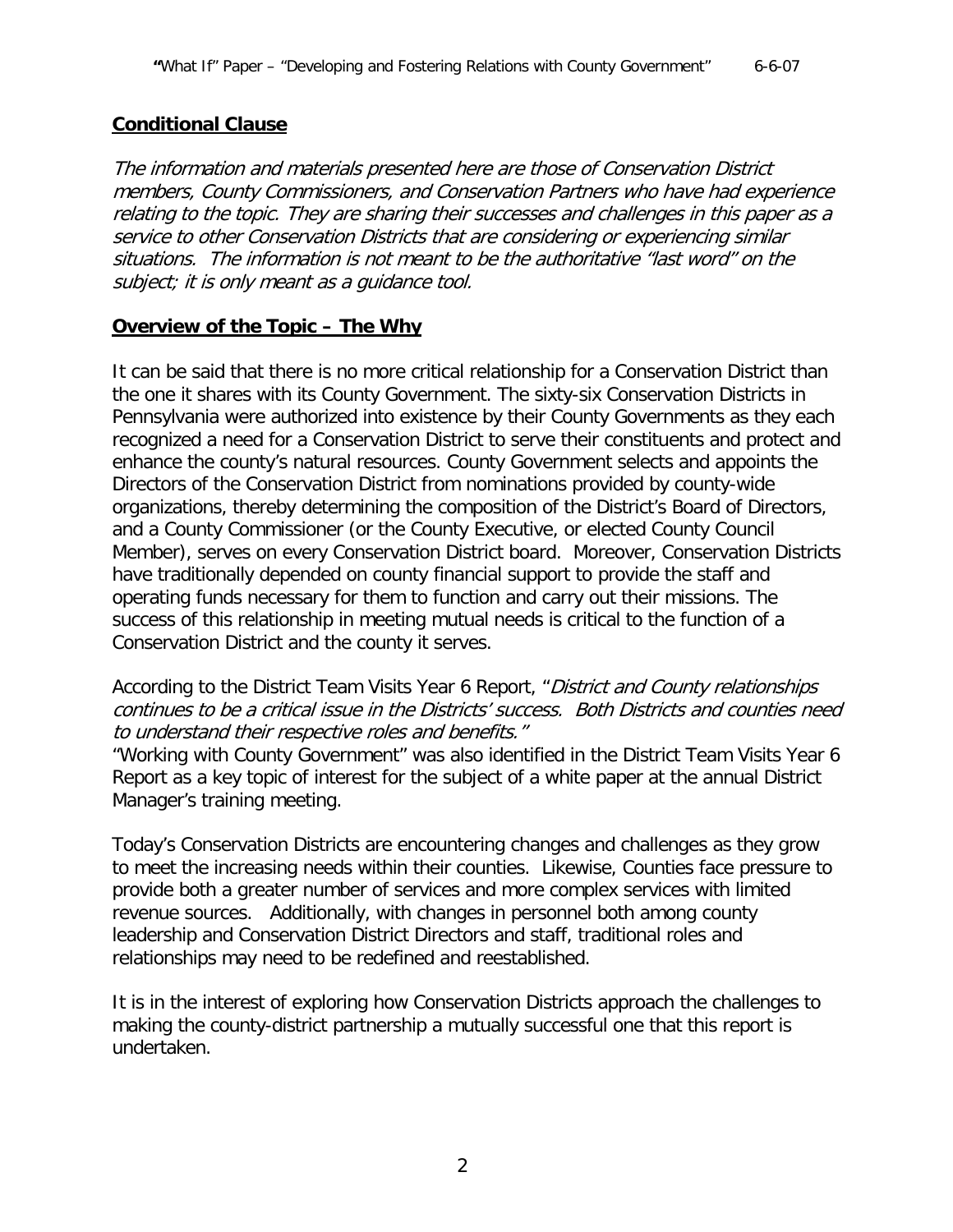# **Things to Consider and Evaluate**

A number of important factors go in to building effective relationships between Conservation Districts and County Governments. Some of these include:

- Commissioners' and Conservation District Directors' understanding of the responsibilities and powers of Conservation Districts (Act 217)
- Effective Communication between the District and County Government
- Knowledge of how the District benefits the county
- Effective Public Relations
- The role of the County-Commissioner Director
- Maintaining the continuity of the District-County relationship when county administrations change
- A concern for the County's natural resource base
- Knowledge of how programs are adopted and priorities set
- District Accountability
- A formal Memorandum of Understanding or not?
- District integration into county programs
- District understanding of Commissioner board's priorities and constraints

# **THINGS THAT CONCERN COUNTY COMMISSIONERS:**

- 1. The District Board and County Commissioners serve the same constituents and are responsible for the same geographic area. Generally, Commissioners want to assure that county operations are running smoothly. Public fights with a prominent developer, angry farmers writing letters to the editor or people showing up at a public meeting to complain about something can create public relations problems which may be concerning to County Commissioners. As problems cannot always be avoided, Districts should strive to develop and maintain a close working relationship with the Commissioners so they will be informed as soon as possible when potential problems are recognized.
- 2. Money is another hot button concern. If the District has financial problems, needs additional money in the middle of the year, has bad financial practices and experiences a theft or loss, or has a large financial surplus that Commissioners only learn about via the grapevine, these kinds of things are not well received, and again, could become a public relations problem.
- 3. Customer service is the third area that can make or break your relationship with the Commissioners. If they hear good things regularly or nothing at all, that is great. If Commissioners hear an occasional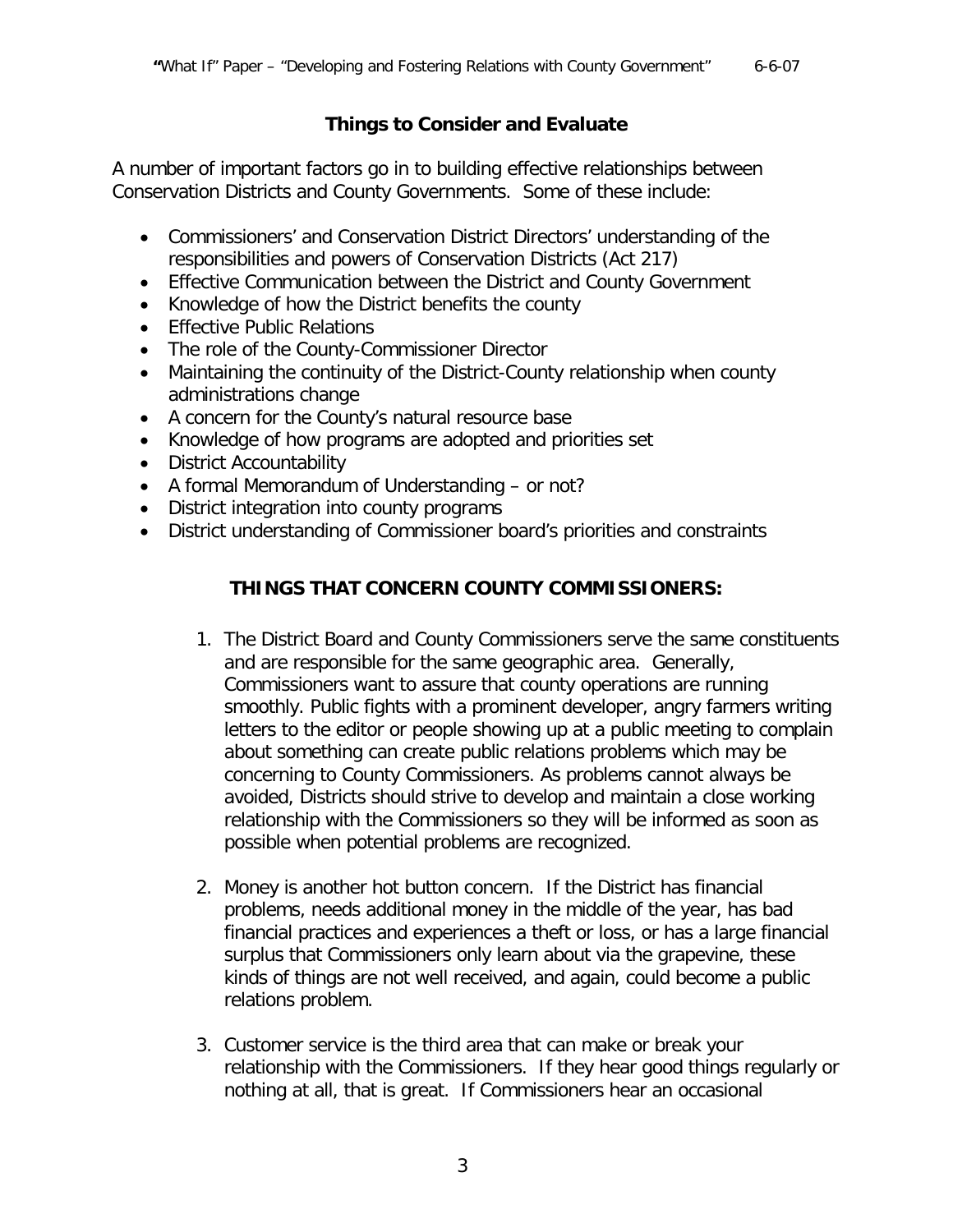complaint of rudeness, apathy, ineptitude, etc., they look into things more carefully. Again, not a good thing.

### **BUILDING RELATIONS WITH COUNTY GOVERNMENT**

# **THE BASICS**

#### Know Who You Are

- $\Rightarrow$  The District needs to have a strong self identity
	- District is an independent unit of State Government and not a department of County Government.
	- Independence and extent of powers of the District need to be understood by all – County, District, Directors, Staff
	- District needs to know who it is (mission, clients, etc.) to be a good partner to other agencies such as the County. High self esteem and value makes for a good partner.

### Communicate Who You Are To County Government

- $\Rightarrow$  Commissioners need to recognize the areas of expertise the district has and respect the district's contributions.
- $\Rightarrow$  The District has an obligation to let the Commissioners know what the District's powers are under Act 217 so that they and the County Solicitor can be comfortable in the knowledge that the District is acting within its authority. The District Manager, Board Chairman, and/or County Commissioner Director can play a pivotal role in educating County Leadership.
- $\Rightarrow$  Depending on the situation, a Memorandum of Understanding between the Conservation District and the Commissioners can help define roles and expectations and help maintain the continuity of the relationship even though personnel and administrations change. A Memorandum of Understanding is nonbinding, however, and the District should evaluate the need for one based on their own "feel" for the situation. The Commissioner-Director may be able to provide insight on how a request to develop an "MOU" would be received.

### **PROVIDE SERVICES, TEAMWORK & LEADERSHIP**

- $\Rightarrow$  The District needs to demonstrate its value to the County (and other partners) constantly
	- District Board and Staff need to participate on County Task Forces, Committees, etc. and provide valuable input and resources
		- o Comprehensive Plan
		- o ACT 167 Storm water Planning
		- o Open Space / Greenways Plan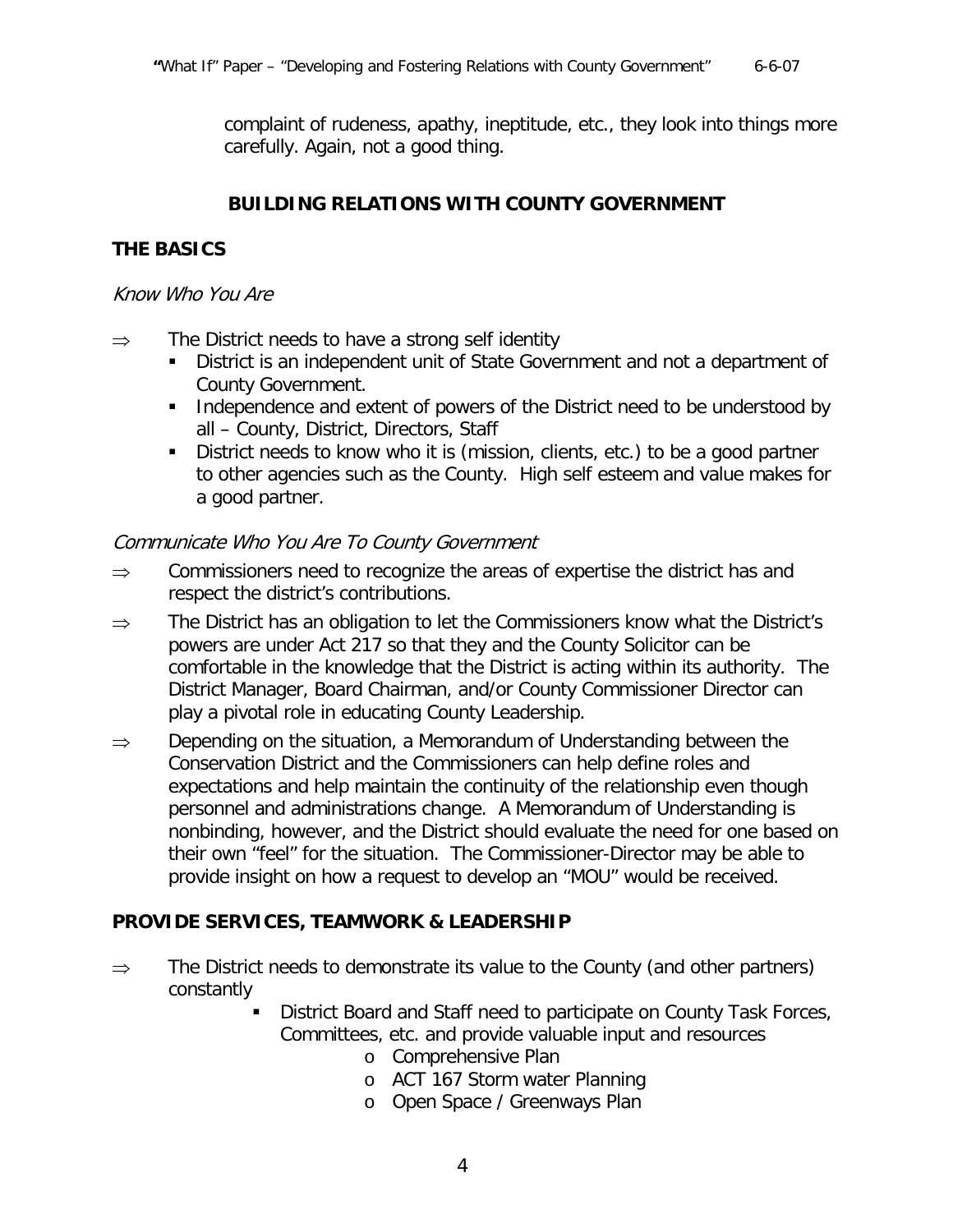- o Planning Commission assistance
- o Recreational Plans
- o Transportation Plans
- o Ag Land Preservation
- ⇒ In addition to technical assistance and task force roles, the District can take on additional projects as the board deems appropriate which are of importance to County Government. (A few examples…)
	- **Administering the County's MS4 program**
	- Assuming responsibility for a county park
	- **Assisting with grant writing**
	- Taking the lead in the County on GIS
	- **Administering the West Nile Virus Program**
	- **Administering the County Gypsy Moth Suppression Program**
	- **Assisting with Ag Related Problems**
	- Assisting with County Growing Greener II Fund Planning
	- **Helping with municipal planning and education**
	- **Doing Emergency stream work**
	- **Taking the lead on environmental education**
	- **Participating in the Dirt & Gravel Road Program**
- ⇒ Incorporate County Commissioners and other County department heads on committees where possible
- $\Rightarrow$  The District should participate and invite participation of other County departments
	- District can show how it is a valuable resource to these agency heads, who then may discuss or share with County Government (i.e. GIS data layers, resource inventories, other partner resources.)

### **COMMUNICATE – SPEAK AND LISTEN**

- $\Rightarrow$  Communication is critical. This one item was mentioned by District people and County Commissioners more than any other. The District needs to keep the County Commissioners informed about what they do, why they do it, and who benefits. The Commissioners can't help build a district program if they don't know what the District wants; you can't assist them if you don't know what they're looking for.
- ⇒ The District needs to listen to the County's needs. You may not agree on every issue, but you will know where they are coming from. You may change some things and this is always a good first step.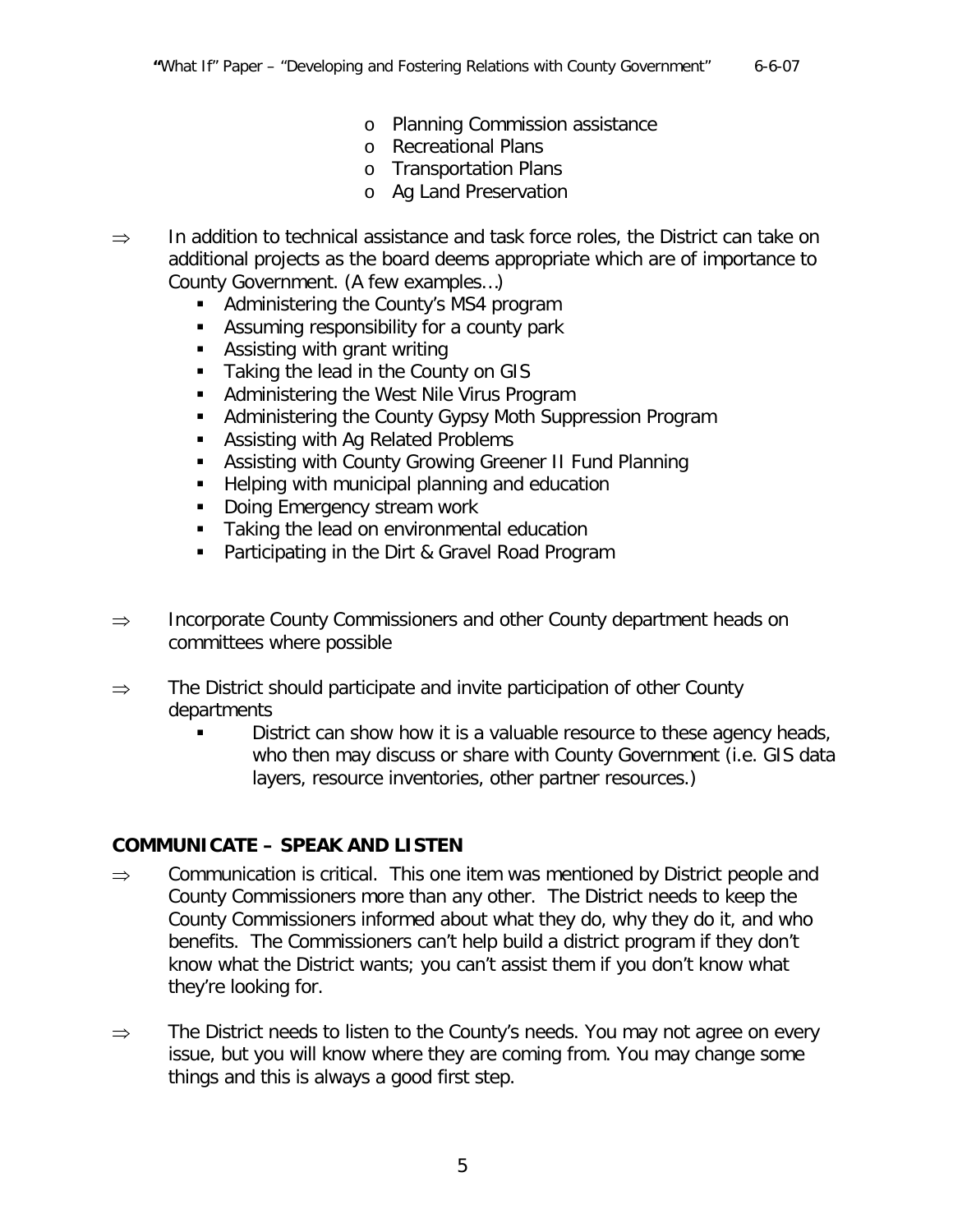#### ⇒ District Staff (Manager) should schedule regular update meetings with the Commissioners to discuss items of mutual interest

- Don't always meet to ask for resources; sometimes *provide* resources
- **Provide updates on how the District has helped the County achieve its** goals
- **EXECONSULARED CONSULT COMMISSIONERS ON how they think the District can better** serve the public
- Be sure you communicate the full extent of the District's SCOPE of work. They may hear about SOME of the things that you are doing, but do they know ALL of the many things that you are involved with?
- The District Manager should strive to be a meaningful point of contact for the Commissioners. That doesn't necessarily mean being willing to undertake every program or issue – but more importantly to be able to guide and provide advice based on situations specific to the county served. Show the Commissioners that the District is a responsible, knowledgeable and integral unit within the County.

Examples of Some Additional Ways Districts Communicate Include:

- Sending the Minutes of the District meeting
- **Annual report**
- **E-mails regularly about District business.**
- Have the winning envirothon team acknowledged at County Council or Commissioners' meeting.
- **Inviting the Commissioners/County Executive/Council Members to** District events, including the annual dinner meeting
- A Quarterly Newsletter or "Commissioner Update"
- **Sharing the District's Comprehensive Plan and Proposed Annual Plans** of Work
- ⇒ The task of interfacing with the County is not just the Manager's job. It involves the Board and Staff.
	- **The Board members represent the Community and other organizations** that are the constituents of the Commissioners and can act more "politically" than staff. This is especially valuable when the District needs to request resources from the County.

# **PUBLIC RELATIONS**

- $\Rightarrow$  Be known to all in the Courthouse and develop a personal working relationship with as many as possible. Don't be a stranger at the Courthouse. Participate in County functions.
	- County Commissioners
	- **Example 21 County Clerk / Administrator**
	- **Secretaries**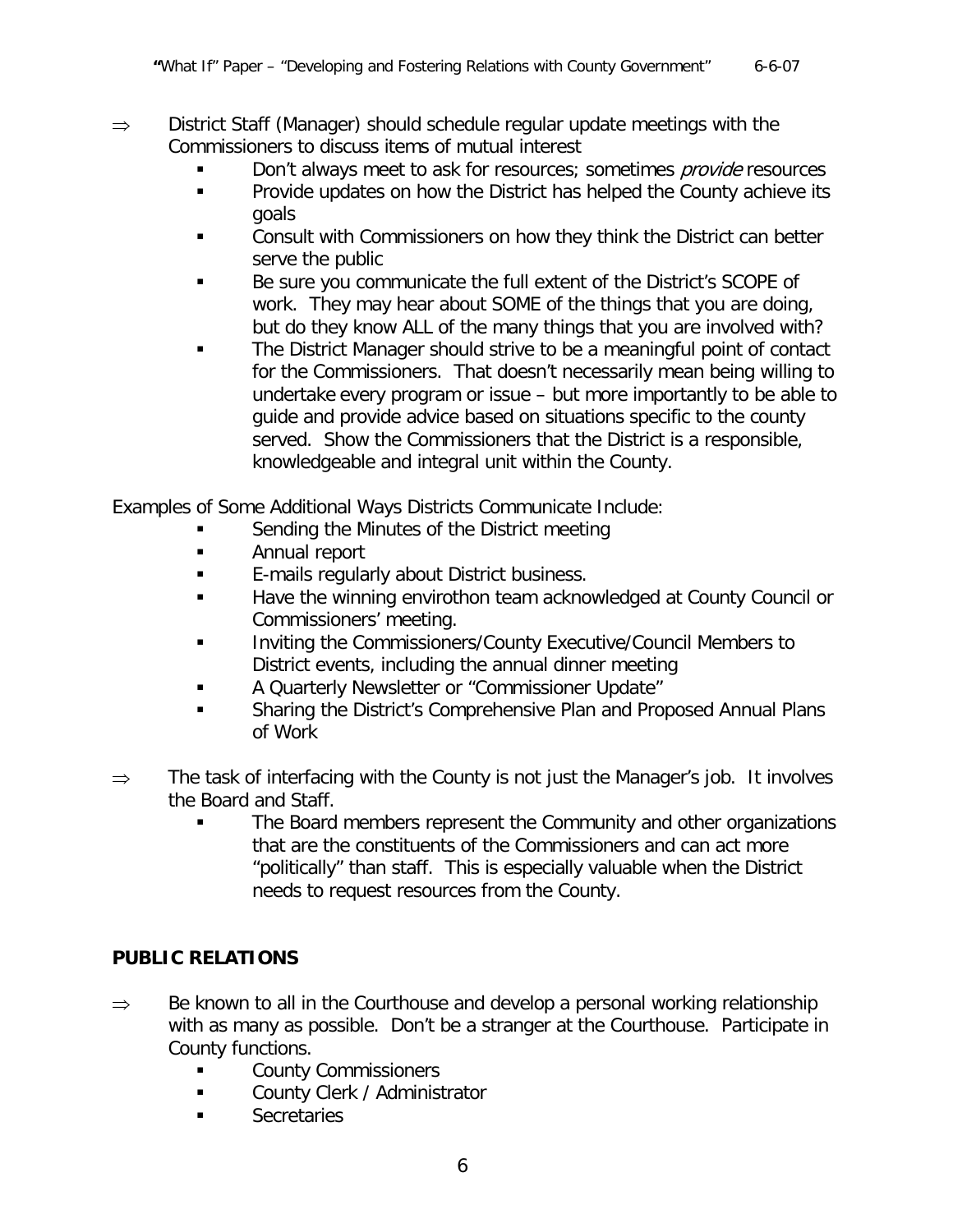- **Budget Director**
- **Planning Director**
- **Parks Director**
- **Maintenance Director**
- $\Rightarrow$  Share credit with the County as often as possible.
- $\Rightarrow$  Don't ever mix in "County politics" if at all possible. The District should remain neutral and as its representatives, staff should try to do the same.
- $\Rightarrow$  The District needs to be a valuable interactive part of the Community by participating in all areas that it can provide assistance and resources, thus making it apparent that it is a valuable asset to the County. By being "everywhere" in the Community, County Commissioners will take note. Press coverage, PR, etc. help the image.

# **A CONSERVATION ETHIC**

- $\Rightarrow$  County Commissioners need to understand and appreciate their county's natural resources and the need to protect them. If natural resource challenges come up, the Commissioners need to be informed of the problem, possible impacts, and solutions. It is incumbent upon the District's Board of Directors to make sure that the Conservation District's program recognizes and addresses resource concerns.
- $\Rightarrow$  All Commissioners want economic development, but it is vital that Commissioners recognize that development needs to be done in a responsible way that protects the county's resources and quality of living.
- ⇒ It is important that the County Representative to the District Board have a conservation ethic and care about the county's natural resources. An interested, motivated individual is a much more valuable member of the team. If the Commissioner Director comes to the board with these qualities, it's a great blessing. If not, Districts should be prepared to help their County Board Member reach his full potential through education, motivation, and involvement. Ask your Commissioner Director about his interests and strive to find common ground to build your working relationship on. Enthusiasm and success can be catching.
- $\Rightarrow$  Districts can be an active partner in economic development by assisting in appropriate planning for development – prior to permits - and being active participants in plan and permit development if timing is an issue.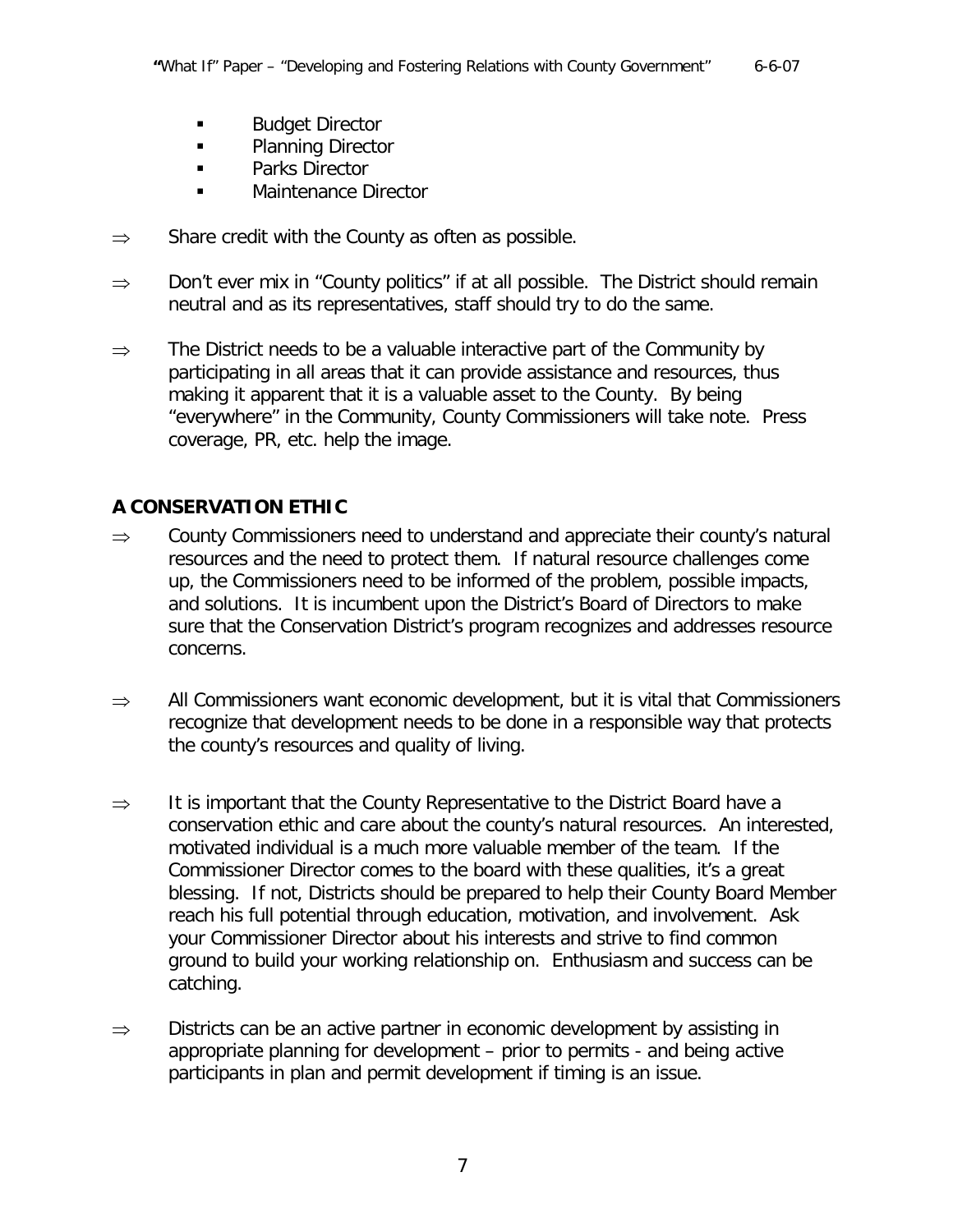#### **BUDGET & FISCAL CONCERNS**

- $\Rightarrow$  Districts need to show how they "multiply" the investment of the county in terms of dollars and services delivered to the district. The Annual Report can be a critical place to showcase this.
- $\Rightarrow$  Budget contributions/partnerships from the County should be well justified
	- o Show history of budget and sources of revenue leveraged by the County contributions
	- o Know all the players in the budget process. Not just the Commissioners but also the accounts supervisor, budget director, etc.
- $\Rightarrow$  Remind the county that your budget is not just a "wish list". It is a document hammered out by a District Manager, a District Budget Committee, and a countyappointed Board of Directors who are all tax payers. The budget represents what the Board thinks is necessary to meet county resource challenges; it is key to carrying out the district's mission and responsibilities, and is not put forward lightly.
- ⇒ Many ethics problems involve fiscal issues. Be proactive in making sure that all board members and staff are fully versed on ethical issues and responsibilities.
- $\Rightarrow$  Above all, show fiscal responsibility and professionalism. Remind the Commissioners and County fiscal agents that Districts are all required to be audited annually by professionals. Make sure County officials get copies of your audit results. If your auditor makes suggestions for ways that you can increase your fiscal or procedural security, make sure that you follow them.

#### **THINGS TO REMEMBER IN CASE THE RELATIONSHIP IS NOT WORKING OUT**

- $\Rightarrow$  Make an effort to clear up misunderstandings-the sooner, the better.
- $\Rightarrow$  If there is a particular issue which represents a problem, try working to resolve it.
- $\Rightarrow$  Appreciate the good people you have to work with and spend extra effort to reach out to those county offices or officials that may not fully appreciate the conservation ethic.
- $\Rightarrow$  Try to find a way to help with something the county needs assistance with that is within the scope of the District but may not be a core function at the present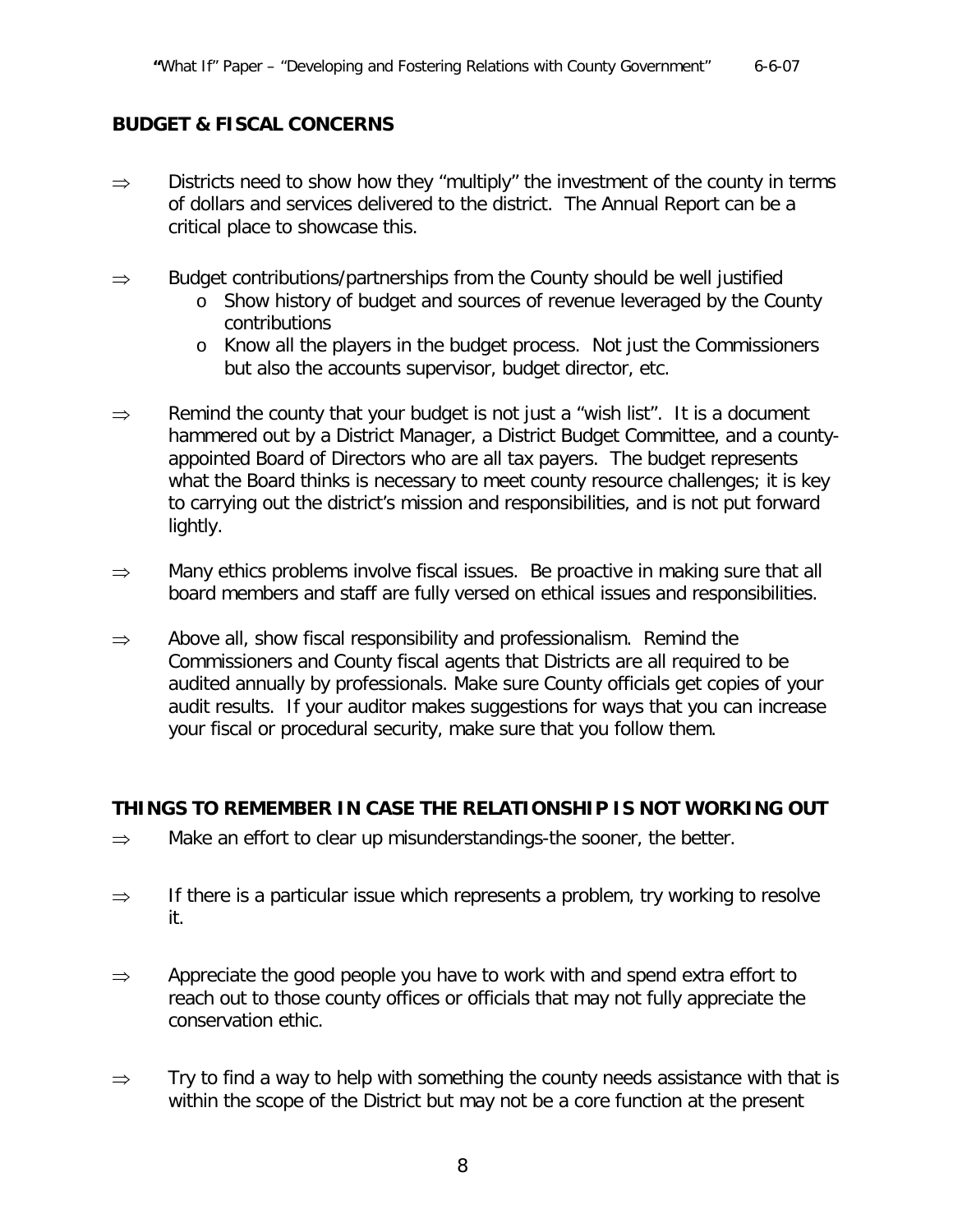time. Do something above and beyond your usual work and they may love it. If you become a resource for them, they may learn more about District operations and appreciate the work you do day in and day out.

⇒ It's important not to give up – keep communicating. Send E-mails, board minutes, notes – keep up the team spirit.

#### **YOU KNOW YOU'VE SUCCEEDED WHEN:**

- ⇒ The Commissioners are vying to be the one who gets the privilege to serve on the District Board as County Commissioner Director.
- ⇒ You hear Commissioners refer to District projects and accomplishments with enthusiasm.
- ⇒ The Commissioners call the district if they have a natural resource question or concern and need an informed answer.
- $\Rightarrow$  The County begins to refer to the District as "their" District with pride.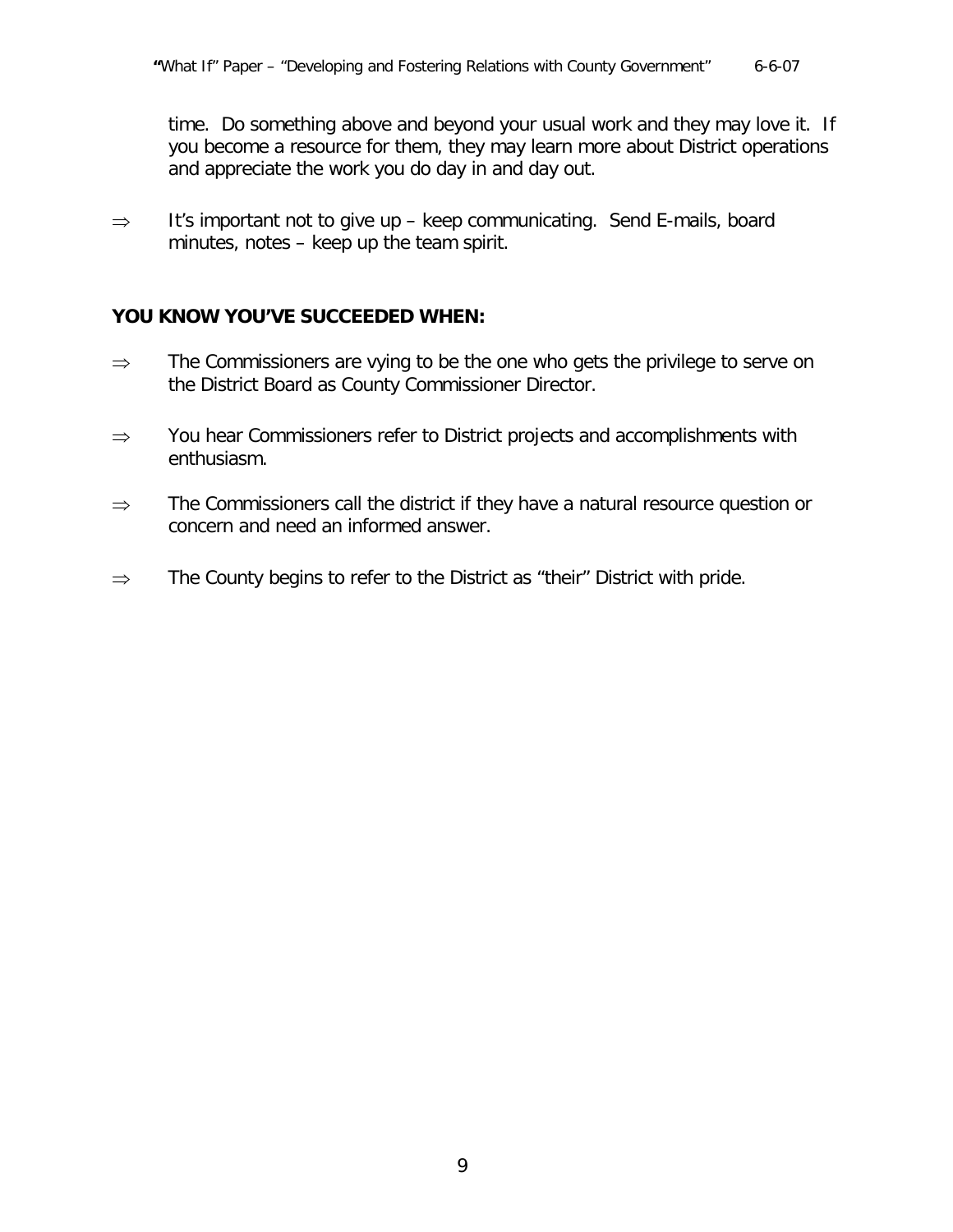# Case Study – Armstrong County Conservation District

#### **Background**

The Armstrong Conservation District was created by resolution of the Armstrong County Commissioners on February 7, 1963. Armstrong is a county of the 6th class. According to the 2000 census data, the population of Armstrong County is 72,392. From the creation of the District in 1963 until 1982, the District employed part time managerial assistance to implement the official "Long Range Program" of the County. When the first "Executive Assistant" was hired, he was an employee of the District as have been all subsequent employees. In 1982, the Board of Directors made the decision to employ full time managerial assistance to grow the District Program. Before 1982, District employees were not afforded the opportunity to participate in Social Security or any other benefits normally afforded other public employees. Currently, the District offers all full time permanent employees the following benefits: contributory health insurance plan, contributory retirement plan, holiday, vacation, sick, and personal leave, and District paid term life and disability insurances.

The Armstrong Conservation District has always managed its own finances and currently administers three funds: The District General Fund, The Clean Water Fund, and the Dirt and Gravel Road Fund. Over the last three years, the District budget has averaged \$750,000.00. The District annually requests an allocation from the County Commissioners to support the District Program. The allocation is granted in quarterly allotments and must be both requested from and approved in writing by the Board of Commissioners. In addition to the annual allocation, the County provides the Directors and Staff of the District with all General and Professional Liability Insurance. The County also provides all fuel and automotive insurances for the three District owned vehicles. The County also permits the District the opportunity to "carry over" unexpended funds from one budget year to the next if the Board requests to do so in writing. The District currently employs 6 full time permanent staff, 2 full time temporary staff, and one seasonal position as the Board determines necessary to implement the annual work plan. The District currently rents office space from the County at a discounted rate.

### **Our Relationship with the County Commissioners**

The District received its first allocation from the Commissioners in 1964. The first allocation was \$500.00 and that money coupled with funds raised by the Board was used to employ the first part time "District Clerk". During the mid1970's, the County and the District partnered through the CETA program to provide the District with full time clerical assistance. The District then employed a part time "Executive Assistant" who worked less than 20 hours per week. The District relied on the USDA- Soil Conservation Service (SCS) for both office space and phone services, while providing the SCS with needed clerical assistance. With the termination of the CETA program, the District Board asked the County to fully fund the "Clerical and Managerial Positions" under the Board. The Commissioner approved this request and this arrangement continued until 1982. Day to day supervision of the District staff was provided by the SCS District Conservationist.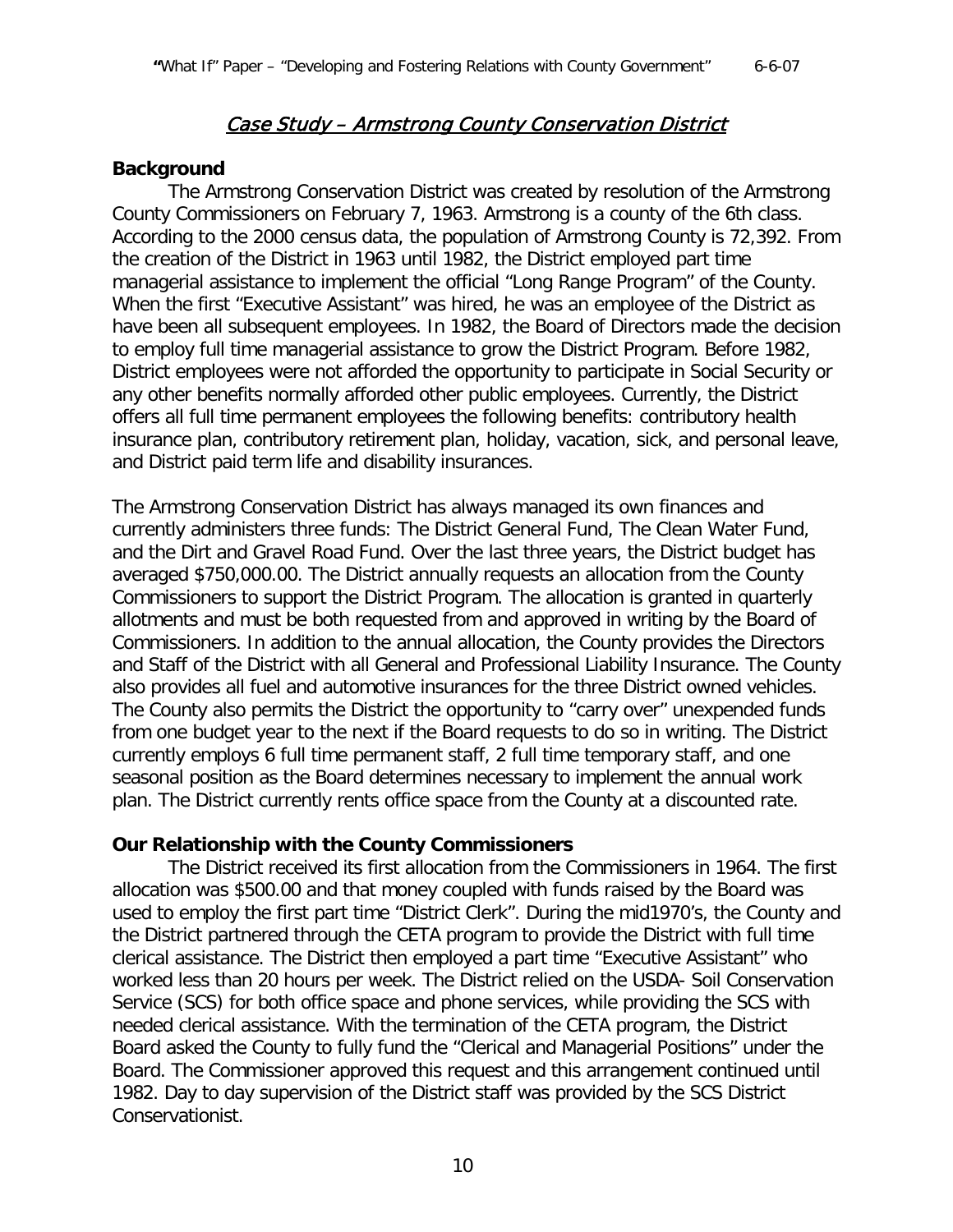In late 1981, the Board recognized the need to more fully implement its long range plan and approached the County Commissioners about funding the upgrade to a full time Manager with benefits. The County granted this request and the District allocation for 1982 was increased to \$25,000.00 so that the Board could employ 2 full time persons and offer both benefits. A full time Manager was hired and day to day supervision of staff was transferred to the Manager from the District Conservationist. Since 1982, the County contribution to the District has grown from \$25,000.00 to \$202,000.00, while the staff has grown from 2 full time to 8 full time and one seasonal position.

The biggest reason for the growth of the District has been the relationship among the Board, Staff, and the County Commissioners. The County recognizes the District as the principal "natural resources agency" of the County. The Commissioners and District Board have asked the Staff to be actively involved in and take a leadership role in the areas of local Watershed Association formation and technical assistances, the creation of a local non-profit land conservancy (trust) to compliment the District, the technical training of County staff, and a lead role in working with Municipalities to solve problems dealing with stormwater and flooding issues. In addition, the District has been asked by the Commissioners to assume leadership responsibility in sand and gravel extraction from the Allegheny River, assisting with proper reclamation techniques to control stormwater on active and abandoned mined lands, cleanup of illegal roadside dump sites using prison labor forces, and working with our agricultural cooperators on the installation of innovative agricultural best management practices, and most recently being asked to administer the Armstrong County Farmland Protection Program.

District Board and Staff members have served the County in many other ways. Among those have been participating in the development of the County Comprehensive Plan, the Hazard Mitigation Plan, the Recreation and Open Space Plan, the Natural Area Plan, the Glade Run Act 167 Plan, and by serving on the Local Emergency Planning Committee, and establishing the Large Animal County Animal Response Team. Technical assistance has also been provided to the County Planning staff when the Sub-Division and Land Development Ordinance was redrafted and implemented. The District Manager and Staff have been active participants in the Department Heads meetings conducted by the Commissioners and have assisted various County Departments wishing to incorporate GIS into their annual work plans.

# **As an Independent Organization**

Annually, the District Board prepares and adopts a budget at or before their October monthly meeting. Adopted as a component of the budget, is an annual allocation request to the County Commissioners. Usually, the budget committee and the Manager will make a budget presentation to the Commissioners and the County Finance Director. County allocations are usually finalized during December. If necessary, the District will adopt a revised budget at the January meeting that reflects the County allocation for that year.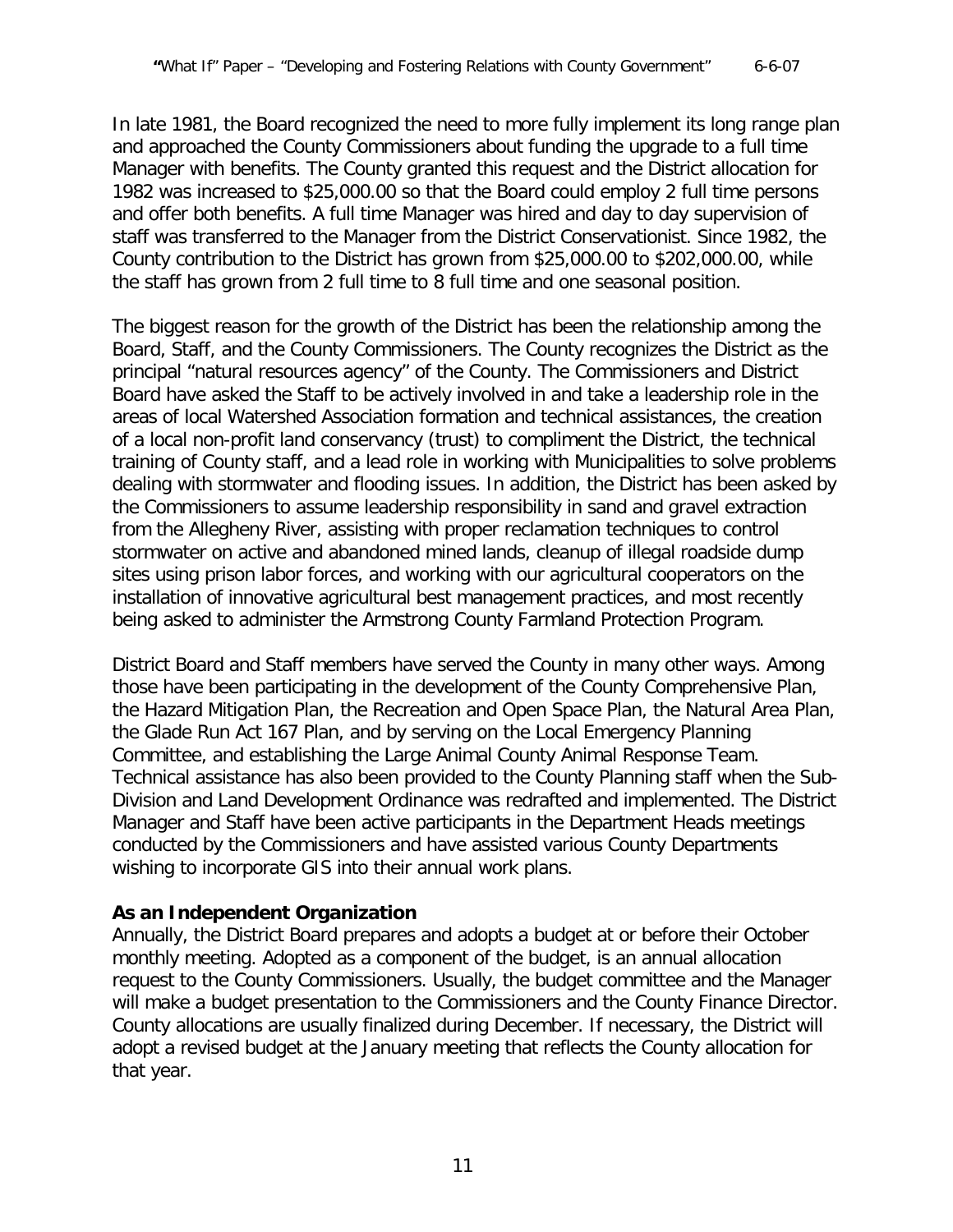At the budget presentation, the Commissioners are briefed on the accomplishments of the District for the current year and the upcoming years objectives are presented for their review and input.

The District must continually attempt to build and maintain their relationship with the County. One way this is accomplished is through the annual conservation tour for elected officials and the annual legislative breakfast meeting to showcase the breadth and depth of the District Program while highlighting present and future funding needs. Another element has been the bi-annual Nominating Organization meeting held with the Commissioners, the Chief Clerk, all Nominating Organizations, and the Directors and Associate Directors of the District. At this meeting, the nomination and District Director selection process is discussed with all parties. The Commissioners are also given an opportunity to meet with individuals interested in serving on the District Board in an informal setting. Other activities such as the Annual Cooperator and Conservation Awards Banquet provide an opportunity for the Commissioners to address the conservation community while presenting some of the District's annual awards.

# **Other Thoughts**

The Armstrong District Board of Directors prides itself in assuming an active role in the development and management of the District Program. Since 1982, the Directors have delegated the role of day to day management of its affairs to the Manager. As an independent District, the staff and Board must continually work to improve and maintain the relationship with the Board of Commissioners. This is accomplished by exposing newly elected and current Commissioners to the District Program through tours, field days, meetings, and the sharing of information. Monthly minutes, financial reports, and staff reports are electronically shared with the Board of Commissioners and not just the Commissioner Director. Another way of making the Commissioner feel that they are an integral part of the District Team is the District uniform consisting of a ball cap, short sleeve and long sleeve shirts, and a fleece jacket. The Board, Associate Directors, Staff, and Board of Commissioners are provided these uniform components annually to wear show their pride in being an integral part of the District Team.

# **For further information contact**:

David R. Rupert, District Manager Armstrong Conservation District Suite B-2, 124 Armsdale Road Armsdale Administration Building Kittanning, Pa. 16201

724-548-3425 (phone) 724-545-9012 (fax) [drrupert@co.armstrong.pa.us](mailto:drrupert@co.armstrong.pa.us)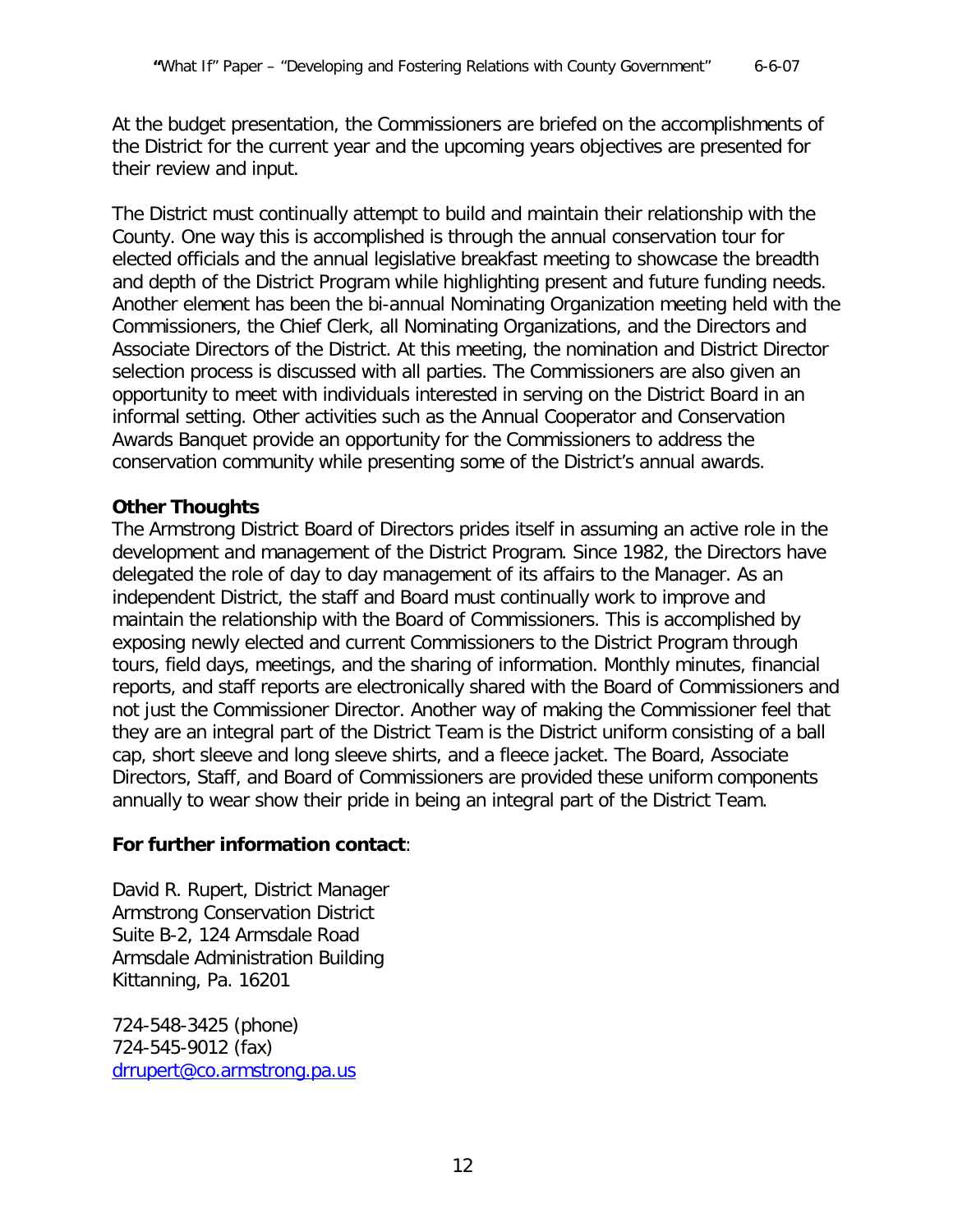# Case Study – Bradford County Conservation District

### **BACKGROUND**

Bradford County is a 6<sup>th</sup> class County. District Staff salaries are all administered through the County system, thus making them all "County" employees, as well as "District" employees. District Staff enjoy all the benefits of a County employee, which includes: hospitalization; holiday, vacation, and sick time; retirement package; etc. The District Manager is considered a "Department Head" by the County. The District manages all its own finances and reimburses the County for all salary and salary related costs. While the County does not contribute to the operating expenses of the District, it does provide for 100% of the salary and related costs for the Manager, Clerk and Accounts Clerk, as well as 50% of those costs for the Technician and the Ag Team Leader (who administers the Farmland Preservation Program). The District currently has 16 staff and owns and operates its own resource center.

#### **COUNTY RELATIONSHIP**

The Bradford County Conservation District has "grown" its relationship with the County on a continuous basis since its birth. The District operated for many years with little or no monetary support from the County. On the other hand, many of the Commissioners that served on the District Board were some of its most ardent supporters. The CETA program, which was administered through the County, was the source for many of the earlier District staff members. This program provided staff for a 12 to 18 month period with little or no cost to the County. Early Board meetings were usually held where ever the District could find space, often in the basement of the Courthouse.

The County picked up the first fully County funded position in the late 1970s when it agreed to help SCS with developing conservation plans by hiring a District Clerk. An early CETA funded education coordinator position was created to work extensively in the County parks. This began a day to day presence of District staff in both the County Courthouse and through interaction with various County departments. When the CETA program was terminated, the District Board went as a group to the County Commissioners to request a second County funded position, the District Manager. This was granted.

One of the recognized tasks for the Manger is to provide a day to day interaction with the County. The District places a high priority on this relationship for its board members as well as the staff. One of the keys to the growing relationships between the County and District is that the District is always willing to serve on the various County committees and initiatives and provide resources where it can. The County Comprehensive Plan, the Open Space Greenways Plan, the Natural Areas Inventory, the Hazard Mitigation Plan; are all examples of committees that the District provides representation on. The presence of District representation at all regional and municipal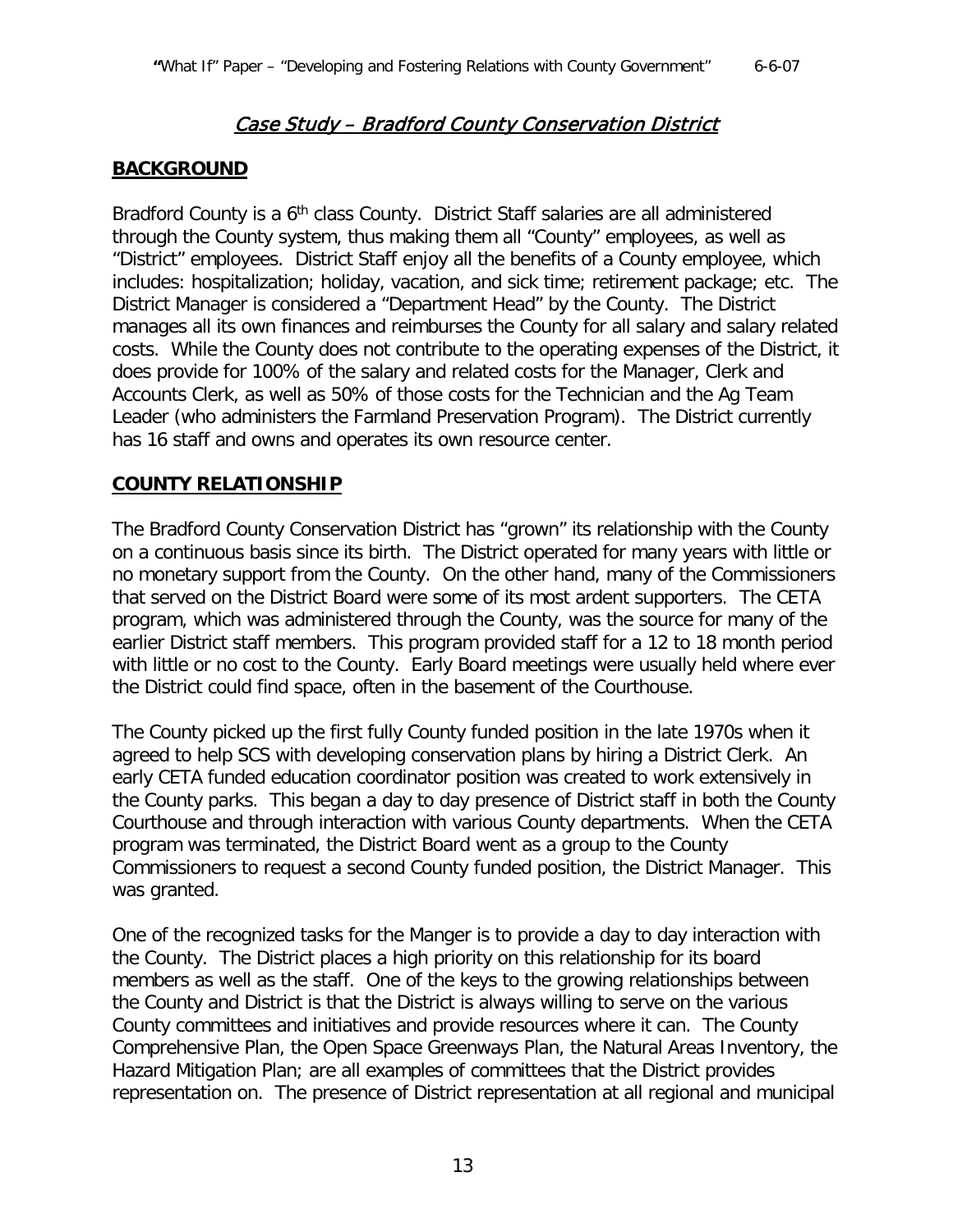initiatives also helps create the awareness of the value of District participation and functionality.

Budget presentations to the County have focused on the resources that are leveraged by the District through support provided by the County. County Commissioners are briefed on the District activities on a regular basis and are solicited for their advice and guidance on most new District initiatives. Long Range, Strategic and Annual work plans are shared with the County Commissioners and other County Department Heads are solicited for their input.

Interaction with other County departments is also a priority for the District, thus integrating the District more completely in the County operation. The District can often provide resources, information and assistance to these other County programs. Examples include working on some of the above cited initiatives, providing training for tax assessment field people on wetlands and other land uses, and sharing resource information with the Planning Commission.

As District capability began to grows, so does interest by the County in utilizing that capability to help achieve its goals. The District has taken on the responsibilities for such programs as the Farmland Protection Program and the West Nile Virus Program at the request of the County.

The District sees its relationship with the County as a day to day responsibility. While tied intimately together, both sides of the relationship understand the strength of the mutual independence. The County Initiative under Growing Greener II is an example where the District is assisting the implementation of a County Project through a contract with the County. Part of the key to an "institutionalized" relationship has been the emphasis on getting to know the different County Commissioner Boards and County Department Heads and staff on a one to one basis. Elected officials are recognized as both having constituents and being constituents of the District.

"Team Building" events, such as District banquets, picnics, retreats, committee meetings and planning meetings always include an invitation to County officials. Credit for accomplishments is always shared with the District's partners, especially its County partners.

### **For more information contact:**

Mike Lovegreen, District Manager Bradford County Conservation District R.R. #5, Box 5030C Towanda, PA 18848 (570) 265-5539 ext. 120 mike.lovegreen@pa.nacdnet.net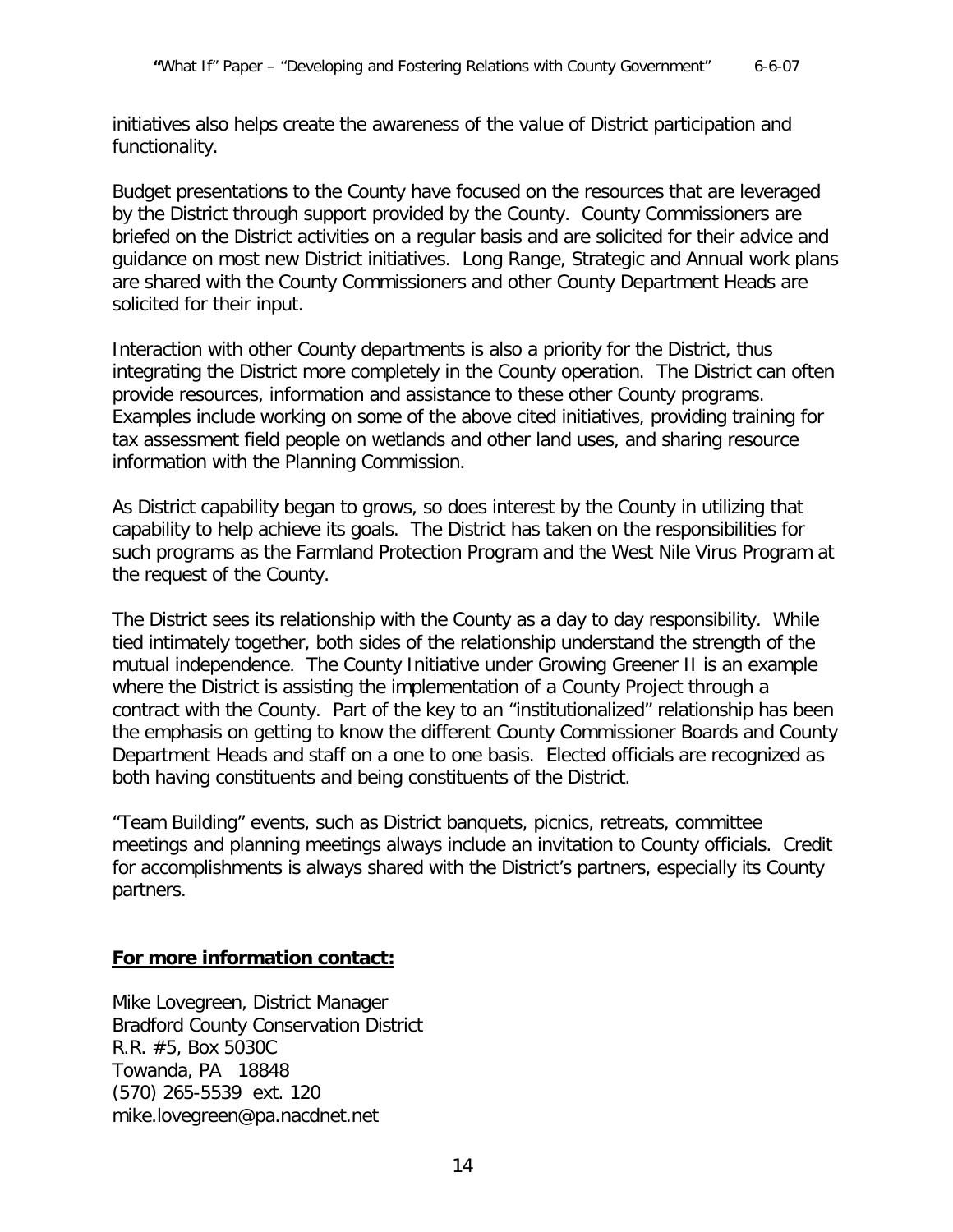# Case Study – Clearfield County Conservation District

In the late 1990's, the Clearfield County Conservation District was in a difficult situation. Our Erosion and Sedimentation Technician at that time was a retired gentleman who worked part time for the District. He became ill and unable to work during a period when the District was also without a Manager. The Board of Directors decided to temporarily suspend our 102/105 Delegation Agreement with DEP. The Commissioner who served on our Board at that time then recommended that the Conservation District be dissolved. After all, he said, "What do they do to justify the allocations that we give them?" It should be noted at this point that we are an independent district. We receive monthly allocations from the Commissioners, plus housing.

That same Commissioner was not successful in his re-election, and in January of 2000 we were assigned a new Commissioner Director. This new Commissioner enjoyed outdoor activities and was very concerned about the environment. He also had a background in Public Relations. When the Board hired a new manager in May of 2000, the Manager and this Commissioner began working on a campaign to enlighten the remaining two incumbent Commissioners on the value of the Conservation District, and the valuable contribution that we made to the County.

Since some politicians primarily focus on the monetary cost of supporting a department, we began by preparing Annual Reports that focused not only on the environmental contributions in which we were involved, but also on the amount of grant funding that we were responsible for bringing into the County. We demonstrated to the Commissioners that their investment of \$32,000 in the year 2000 enabled our staff of five to obtain over \$400,000 in grants and allocations for conservation projects that would protect and preserve the natural resources of our county. Before long, the attitude towards the Conservation District started to change. We continued to keep all three commissioners advised on various projects, and made sure that we shared all of our "success stories" with them on a regular basis.

While the District Manager and staff need to be responsible for compiling information on district's accomplishments, we found that the information was better received when it came from members of the Board of Directors. A rapport was formed between our Board and the Commissioners. The Commissioners recognized and appreciated the passion and commitment that these volunteers processed, and that helped in building a positive image for our District.

I am pleased and proud to report that we now have a great working relationship with all three commissioners. Our current Commissioner Director is very involved in our District's activities, and we continue to maintain excellent communication with the other two commissioners. It's an election year again, so there is the possibility that we may have to start this whole process over again. But that's just life in the Conservation District!